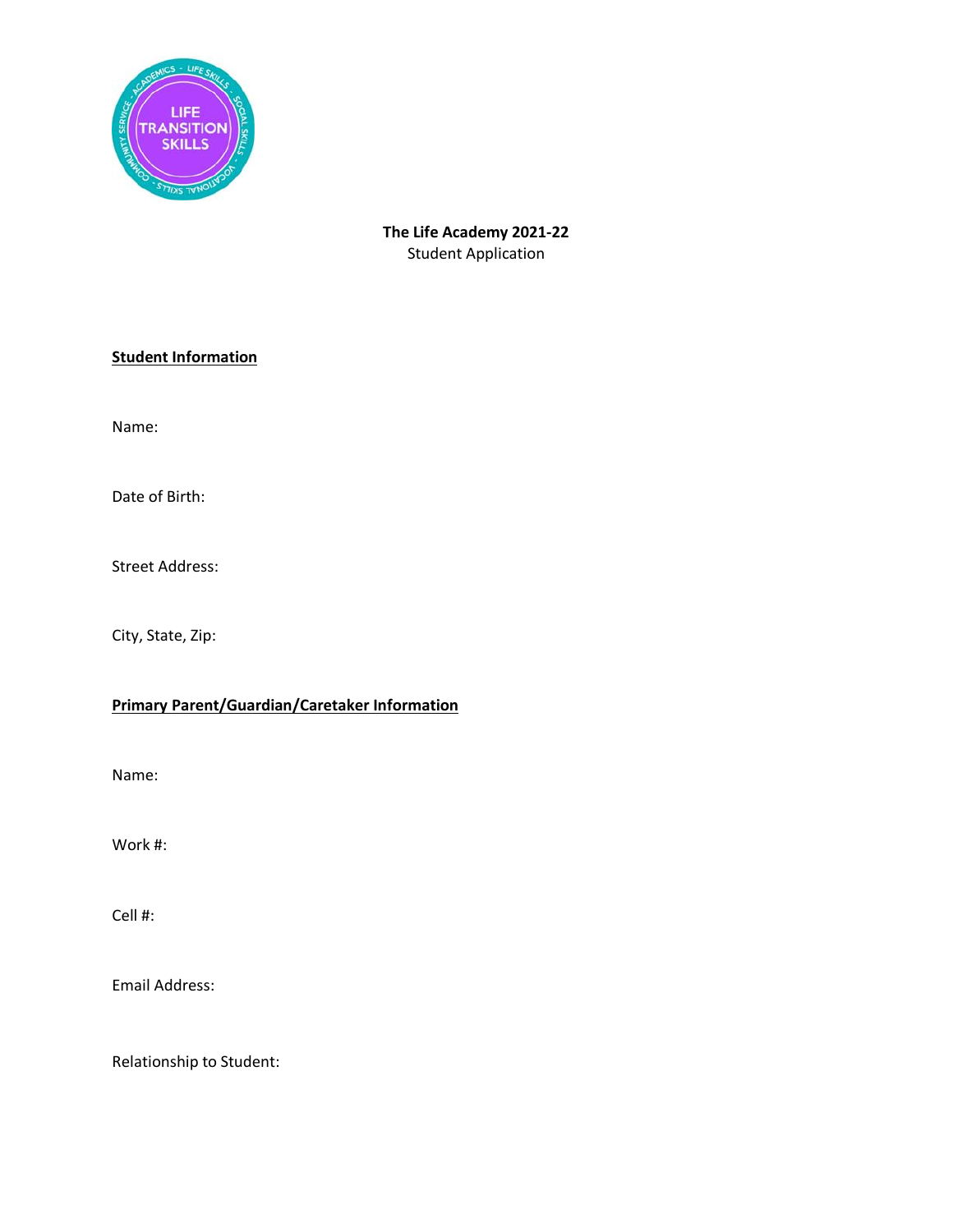

## **Emergency Contact Information**

If same individual as above, please check this box  $\Box$ 

Name:

Work #:

Cell #:

Email Address:

Relationship to Student:

#### **Medical Information**

Name of Health Insurance Provider:

Primary Physician:

Physician Address:

Physician Phone:

Hospital Preference: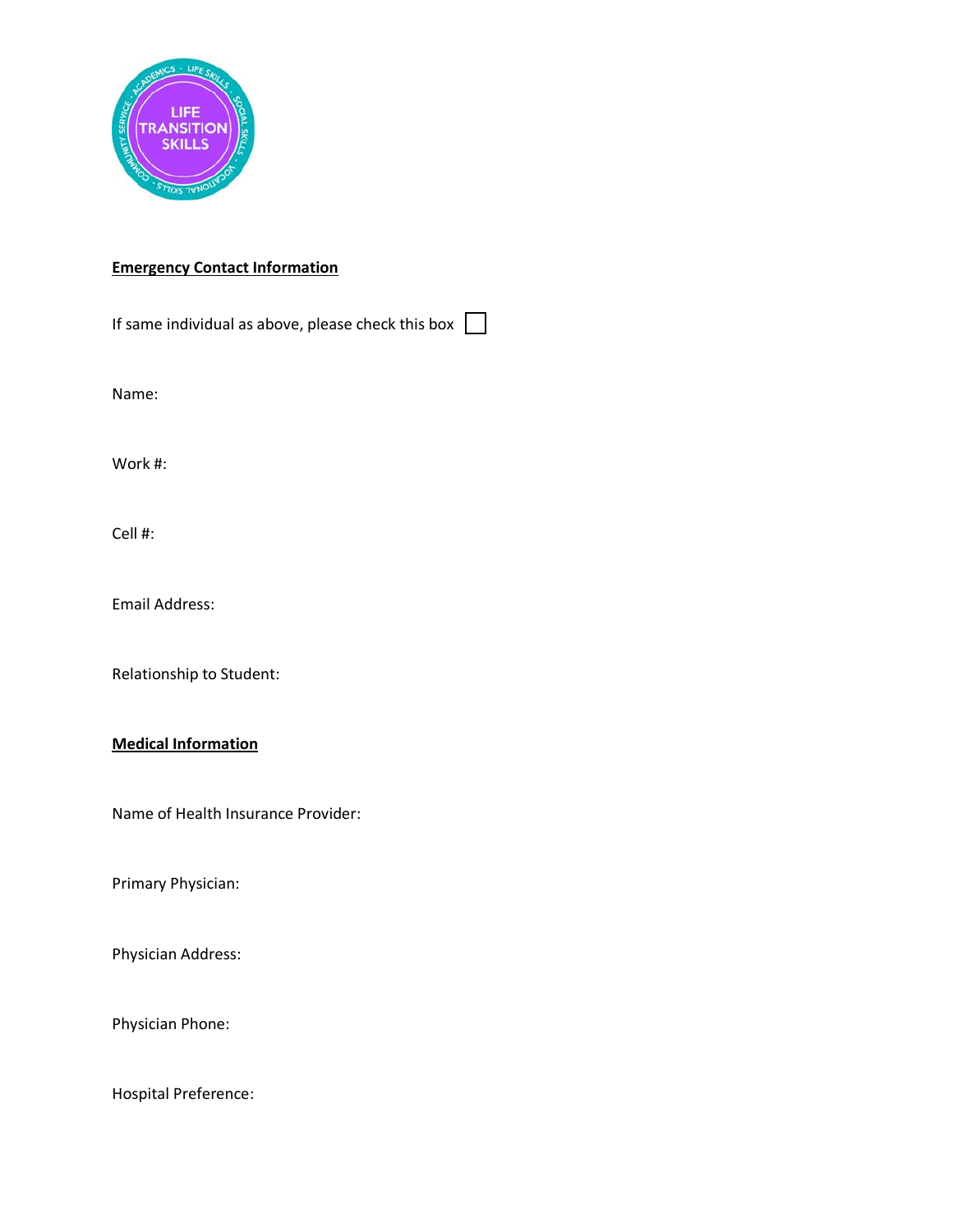

*Please list any medical problems, including any required maintenance of medication (i.e. Diabetic, Asthma, Seizures):*

*Is your son/daughter presently being treated for an injury or sickness, or taking any form of medication for any reason? If yes, please explain.*

*Is your son/daughter allergic to any type of food, medication, or material? If yes, please explain.*

*Does your son/daughter have any food restrictions and/or a special diet? If yes, please explain.*

*Medical Release: I understand that I will be notified in the case of a medical emergency involving my son/daughter. In the event that I cannot be reached, I authorize the providing of any/all necessary medical services in the event my son/daughter is injured or becomes ill. Furthermore, I understand that Life Transition Skills, Inc. (LTS) and affiliates will not be responsible for any medical expenses incurred, but that such expenses will be my responsibility as a parent/guardian.* 

*Please initial below to indicate that you understand and accept responsibility.*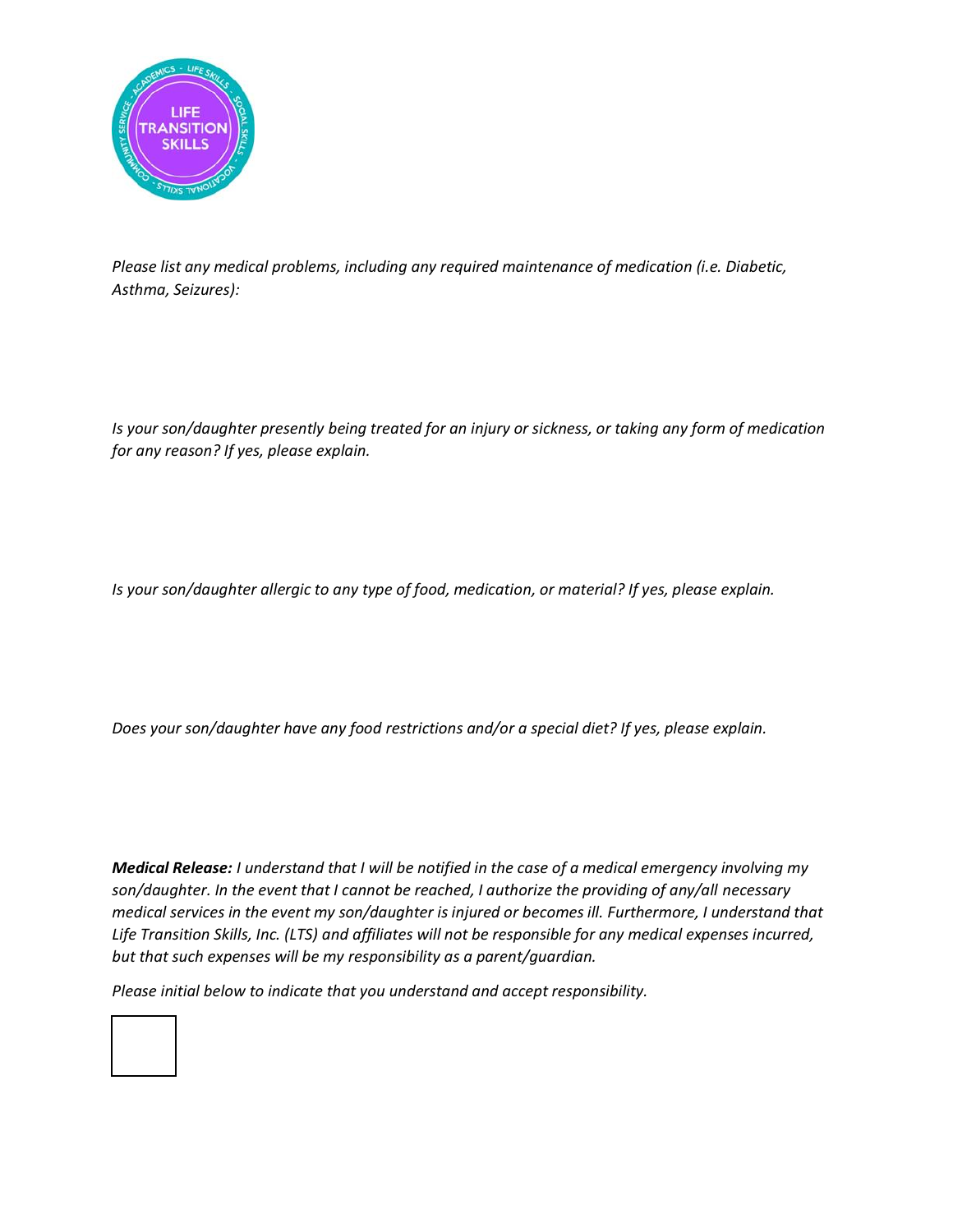

*Transportation Release: I understand that my son/daughter will be transported to and from various activities via a school bus with a certified driver. In the event of an accident or injury, I agree notto hold LTS financially liable. I agree to only pursue financial damages from the insurance coverages/limits available from the driver's bus insurance. I agree not to hold LTS and/or any of its staff personally liable for financial damages incurred from injuries in the event of an accident while my son/daughter is being transported to and from The Life Academy activities.* 

*Please initial below to indicate that you understand and accept responsibility.*



*Photo Release: I give permission for my son/daughter to be photographed and/or videotaped during The Life Academy. I understand the photographs will be used to keep a visual journal of activities. These photos may also be used for promotional purposes including printed materials, social media posts, and images on our website. I understand that although my son/daughter's photograph may be used for advertising, his or her identity will not be disclosed. I do not expect to be compensated and understand that all photos are the property of LTS.* 

*Please initial below to indicate that you understand.*



*Code of Conduct Agreement: All students are expected to show respect to the staff, other participants, and the equipment. LTS reserves the right to discuss any situation that may arise, and pending the severity of the circumstances, may also dismiss students for all/part of The Life Academy.* 

*Please initial below to indicate that you understand.*

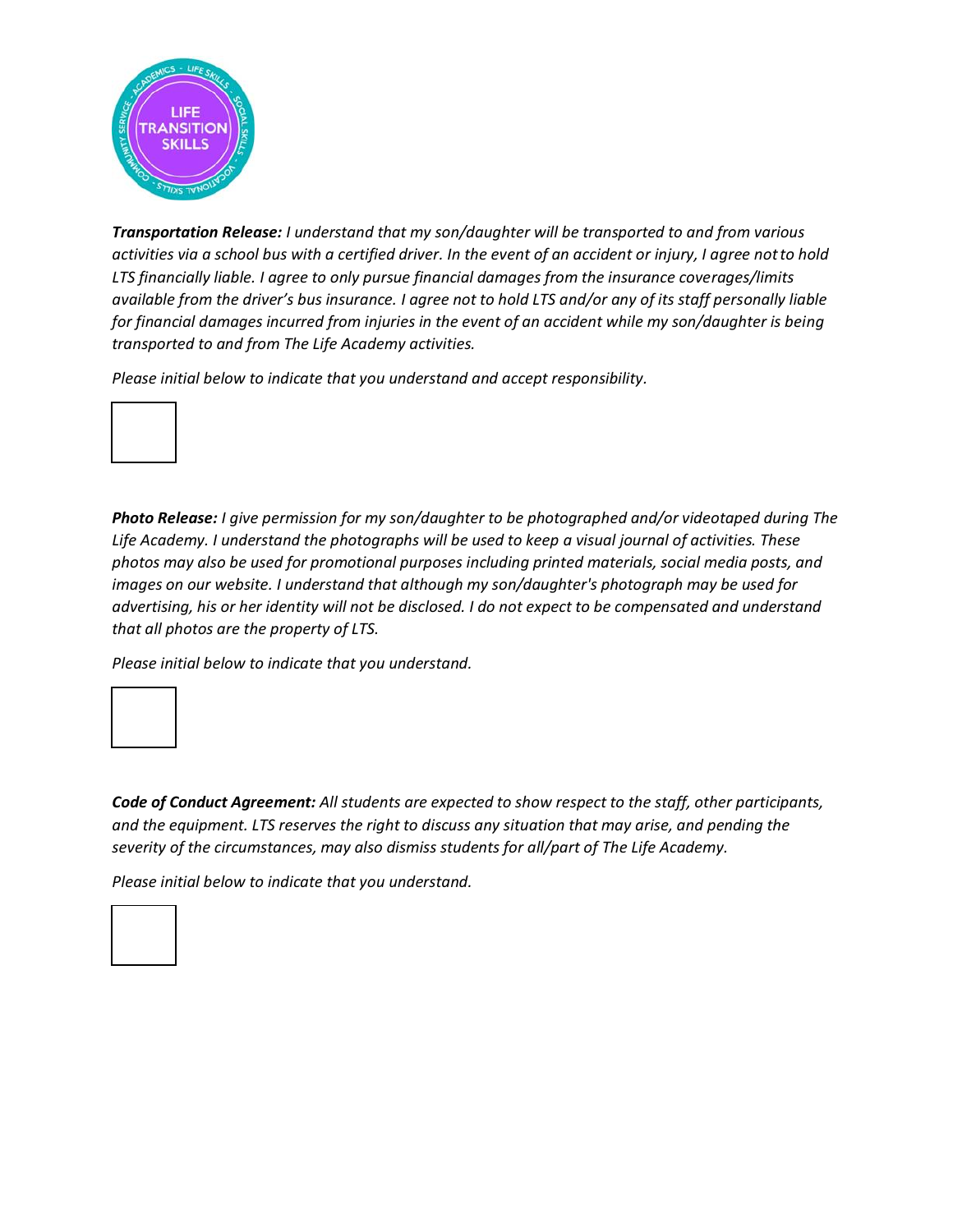

*Dates of the Program: I understand that The Life Academy is in session from Monday, August 9, 2021 through Friday, May 27, 2022. For holidays and breaks, LTS and The Life Academy will closely follow the Alachua County Public Schools calendar. Any closures will be communicated to parents/guardians/caretakers ahead of time. You will not be charged for holidays during which LTS is officially closed.*

*Please initial below to indicate that you understand.*



*Flex Days: Each student will receive five (5) Flex Days (FDs) which can be used during The Life Academy's 2021-22 school year. I understand that these Flex Days can be used when my student is sick, out of town, or otherwise unable to attend the program. When using FDs, I understand that I will not be charged for days missed (e.g. if my student misses two days one week, and we decide to use FDs, we will be billed the daily rate x three days, rather than being responsible for remitting the full tuition). Once I run out of FDs, I understand that I will be responsible for remitting full weekly tuition, regardless of my student's attendance (see: Payment/Attendance Policy).*

*I understand that these Flex Days do not roll over from year to year, and that my student has from August 9th, 2021 to May 27, 2022 to use them. I agree to give the Executive Director as much notice as possible when planning to use FDs.*

*Please initial below to indicate that you understand and accept responsibility.*



*Payment/Attendance Policy: Invoices for that week's services will be sent to parents/guardians/caretakers every Friday. I agree to remit tuition payment(s) to LTS the following Monday* via check (made out to Life Transitions Skills, Inc. or LTS) for the prior week's services. If *payment is coming through CDC+, I agree to bring in the physical check as soon as it is available.*

*I agree to remit full tuition payment regardless of my student's attendance, unless I am using a Flex Day(s). If my student is covered by CDC+, I agree to bill CDC+ for the number of days attended and pay the difference out of pocket.*

*Please initial below to indicate that you understand and accept responsibility.*